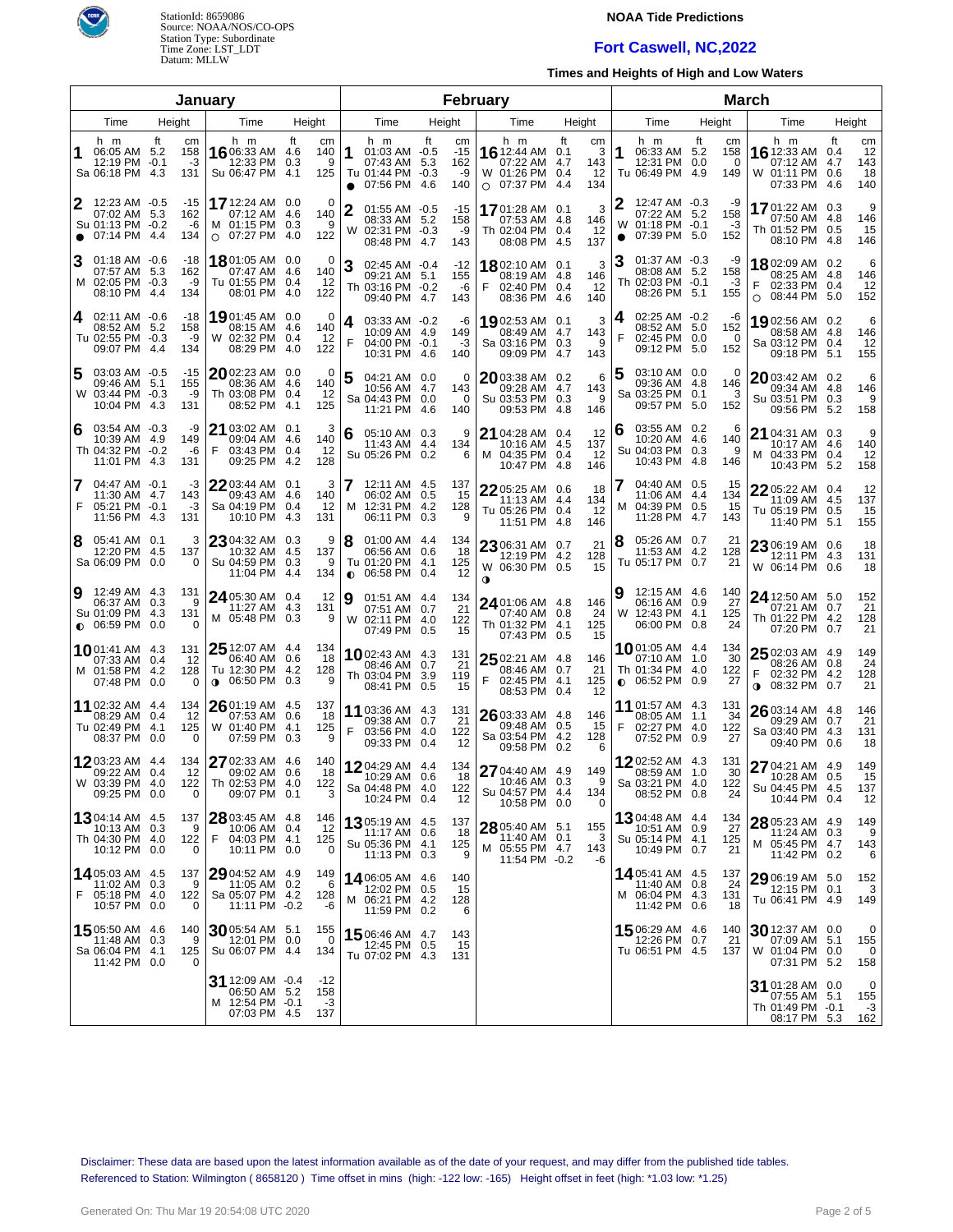

## **NOAA Tide Predictions**

#### **Fort Caswell, NC,2022**

**Times and Heights of High and Low Waters**

|                |                                                                           |           | April                      |                                                                       |                           |                             |                                                                             |    | May                        |                                                                              |                                                 |                                                                              | June                                             |                                                                                  |            |                              |  |  |
|----------------|---------------------------------------------------------------------------|-----------|----------------------------|-----------------------------------------------------------------------|---------------------------|-----------------------------|-----------------------------------------------------------------------------|----|----------------------------|------------------------------------------------------------------------------|-------------------------------------------------|------------------------------------------------------------------------------|--------------------------------------------------|----------------------------------------------------------------------------------|------------|------------------------------|--|--|
|                | Time                                                                      | Height    |                            | Time                                                                  | Height                    |                             | Time                                                                        |    | Height                     | Time                                                                         | Height                                          | Time                                                                         | Height                                           | Time                                                                             | Height     |                              |  |  |
| F<br>$\bullet$ | h m<br>02:17 AM 0.0<br>08:39 AM 5.0<br>02:32 PM 0.0<br>09:01 PM           | ft<br>5.3 | cm<br>0<br>152<br>0<br>162 | h m<br>16 01:50 AM 0.2<br>07:54 AM<br>Sa 02:01 PM<br>$O$ 08:21 PM     | ft<br>4.7<br>0.3<br>5.4   | cm<br>-6<br>143<br>9<br>165 | h m<br>1<br>02:40 AM 0.1<br>08:52 AM 4.5<br>Su 02:38 PM 0.2<br>09:14 PM 5.2 | ft | cm<br>3<br>137<br>6<br>158 | h m<br>1602:24 AM 0.0<br>08:14 AM<br>M 02:21 PM 0.0<br>$O$ 08:48 PM          | ft<br>cm<br>0<br>134<br>4.4<br>0<br>-5.5<br>168 | h m<br>1<br>03:38 AM 0.3<br>09:47 AM<br>W 03:16 PM 0.4<br>09:57 PM           | ft<br>cm<br>9<br>3.9<br>119<br>-12<br>4.7<br>143 | h m<br>1603:52 AM -0.2<br>09:55 AM 4.2<br>Th 03:52 PM -0.3<br>10:33 PM 5.3       | ft         | cm<br>-6<br>128<br>-9<br>162 |  |  |
|                | 03:03 AM 0.0<br>09:21 AM 4.9<br>Sa 03:12 PM<br>09:43 PM 5.3               | 0.1       | 0<br>149<br>3<br>162       | 17 02:40 AM 0.1<br>08:35 AM<br>Su 02:45 PM<br>09:02 PM                | 4.7<br>0.2<br>5.5         | 3<br>143<br>6<br>168        | 2<br>03:22 AM 0.2<br>09:33 AM 4.4<br>03:14 PM 0.4<br>м<br>09:51 PM 5.1      |    | 6<br>134<br>12<br>155      | 1703:16 AM 0.0<br>09:06 AM 4.3<br>Tu 03:12 PM 0.0<br>09:41 PM 5.5            | 0<br>131<br>0<br>168                            | 04:16 AM 0.4<br>2<br>10:27 AM<br>Th 03:48 PM 0.4<br>10:26 PM 4.6             | 12<br>3.8<br>116<br>12<br>140                    | 1704:43 AM -0.3<br>10:58 AM 4.2<br>F.<br>04:47 PM -0.2<br>11:33 PM 5.1           |            | -9<br>128<br>-6<br>155       |  |  |
| 3              | 03:47 AM 0.2<br>10:04 AM 4.7<br>Su 03:48 PM 0.3<br>10:23 PM 5.1           |           | 6<br>143<br>9<br>155       | 18 03:30 AM 0.1<br>09:20 AM<br>M 03:30 PM<br>09:47 PM                 | -4.6<br>0.2<br>5.5        | 3<br>140<br>6<br>168        | З<br>04:03 AM 0.4<br>10:15 AM 4.2<br>Tu 03:46 PM 0.5<br>10:27 PM 4.9        |    | 12<br>128<br>15<br>149     | 1804:08 AM 0.0<br>10:04 AM 4.3<br>W 04:05 PM 0.0<br>10:40 PM 5.4             | 0<br>131<br>0<br>165                            | 04:53 AM 0.5<br>З<br>11:07 AM<br>F<br>04:21 PM 0.5<br>10:49 PM 4.5           | 15<br>-3.7<br>113<br>15<br>137                   | 18 05:35 AM -0.3<br>12:01 PM 4.2<br>Sa 05:43 PM 0.0                              |            | -9<br>128<br>0               |  |  |
|                | 4 04:29 AM 0.4<br>10:46 AM 4.5<br>M 04:23 PM 0.5<br>11:03 PM 5.0          |           | 12<br>137<br>15<br>152     | 1904:21 AM 0.2<br>10:10 AM<br>Tu 04:17 PM<br>10:41 PM                 | -4.5<br>0.3<br>-5.4       | 6<br>137<br>9<br>165        | 04:42 AM 0.5<br>4<br>10:58 AM 4.0<br>W 04:16 PM 0.6<br>11:01 PM 4.7         |    | 15<br>122<br>18<br>143     | 19 05:01 AM 0.0<br>11:07 AM 4.2<br>Th 04:59 PM 0.1<br>11:44 PM 5.2           | 0<br>128<br>3<br>158                            | 05:29 AM 0.6<br>4<br>11:46 AM 3.7<br>Sa 04:58 PM 0.5<br>11:21 PM 4.4         | 18<br>113<br>15<br>134                           | 19 12:30 AM 4.9<br>06:27 AM -0.3<br>Su 01:02 PM 4.3<br>06:42 PM 0.1              |            | 149<br>-9<br>131<br>3        |  |  |
| 5              | 05:10 AM 0.6<br>11:31 AM 4.3<br>Tu 04:54 PM 0.7<br>11:44 PM 4.8           |           | 18<br>131<br>21<br>146     | $20$ 05:13 AM 0.3<br>11:09 AM<br>W 05:09 PM<br>11:44 PM               | 4.3<br>0.4<br>-5.2        | 9<br>131<br>12<br>158       | 5<br>05:21 AM 0.7<br>11:41 AM 3.9<br>Th 04:47 PM 0.7<br>11:34 PM 4.6        |    | 21<br>119<br>21<br>140     | $20$ 05:55 AM 0.1<br>12:13 PM 4.2<br>F 05:57 PM 0.3                          | 3<br>128<br>9                                   | 06:06 AM 0.6<br>5<br>12:27 PM<br>Su 05:42 PM 0.6                             | 18<br>3.7<br>113<br>18                           | 2001:24 AM 4.7<br>07:19 AM -0.3<br>M 01:59 PM 4.4<br>07:42 PM 0.2                |            | 143<br>-9<br>134<br>6        |  |  |
| 6              | 05:52 AM 0.8<br>12:17 PM 4.1<br>W 05:26 PM 0.8                            |           | 24<br>125<br>24            | 21 06:09 AM 0.4<br>12:16 PM<br>Th 06:07 PM 0.5                        | -4.2                      | 12<br>128<br>15             | 6<br>06:01 AM 0.8<br>12:27 PM 3.8<br>F<br>05:24 PM 0.8                      |    | 24<br>116<br>24            | <b>21</b> 12:47 AM 5.0<br>06:50 AM 0.1<br>Sa 01:17 PM 4.2<br>07:00 PM 0.4    | 152<br>3<br>128<br>12                           | 6<br>12:05 AM 4.4<br>06:47 AM 0.5<br>01:14 PM<br>M<br>06:37 PM               | 134<br>15<br>-3.8<br>116<br>0.7<br>21            | 21 02:16 AM 4.6<br>08:11 AM -0.4<br>Tu 02:53 PM 4.5<br>08:41 PM 0.3<br>$\bullet$ |            | 140<br>$-12$<br>137<br>9     |  |  |
| 7              | 12:26 AM 4.6<br>06:37 AM 1.0<br>Th 01:05 PM 4.0<br>06:03 PM 0.9           |           | 140<br>30<br>122<br>27     | 22 12:53 AM 5.1<br>07:08 AM<br>01:23 PM<br>F<br>07:12 PM              | 0.5<br>4.2<br>0.6         | 155<br>15<br>128<br>18      | 12:10 AM 4.5<br>06:44 AM 0.9<br>Sa 01:15 PM 3.8<br>06:10 PM 0.8             |    | 137<br>27<br>116<br>24     | 22 01:46 AM 4.9<br>07:47 AM 0.0<br>Su 02:18 PM 4.3<br><b>0</b> 08:03 PM 0.4  | 149<br>$\Omega$<br>131<br>12                    | 12:58 AM 4.3<br>07:34 AM 0.5<br>Tu 02:05 PM<br>07:44 PM<br>$\bullet$         | 131<br>15<br>3.9<br>119<br>0.7<br>21             | 2203:07 AM 4.4<br>09:03 AM -0.4<br>W 03:46 PM 4.6<br>09:39 PM                    | 0.3        | 134<br>$-12$<br>140<br>9     |  |  |
| 8<br>F         | 01:13 AM 4.5<br>07:26 AM 1.1<br>01:56 PM 3.9<br>06:53 PM 1.0              |           | 137<br>34<br>119<br>30     | $23$ 01:59 AM<br>08:09 AM<br>Sa 02:29 PM<br>$0.08:20$ PM              | -4.9<br>0.5<br>4.3<br>0.6 | 149<br>15<br>131<br>18      | 8<br>12:57 AM 4.4<br>07:32 AM 0.9<br>Su 02:05 PM 3.8<br>07:10 PM 0.9        |    | 134<br>27<br>116<br>27     | 23 02:42 AM 4.7<br>08:42 AM -0.1<br>M 03:16 PM 4.5<br>09:06 PM 0.4           | 143<br>-3<br>137<br>12                          | 01:55 AM 4.2<br>8<br>08:27 AM 0.3<br>W 03:01 PM 4.2<br>08:58 PM              | 128<br>9<br>128<br>0.7<br>21                     | 23 03:57 AM 4.2<br>09:52 AM -0.4<br>Th 04:37 PM 4.7<br>10:34 PM                  | 0.2        | 128<br>$-12$<br>143<br>6     |  |  |
| Ι9             | 02:05 AM 4.4<br>08:20 AM 1.1<br>Sa 02:48 PM 3.9<br>$\bullet$ 07:57 PM 1.1 |           | 134<br>34<br>119<br>34     | 24 03:02 AM 4.8<br>09:08 AM<br>Su 03:31 PM<br>09:25 PM                | 0.4<br>4.4<br>0.5         | 146<br>12<br>134<br>15      | 9<br>01:52 AM 4.3<br>08:25 AM 0.9<br>02:57 PM 3.9<br>м<br>$0.08:21$ PM 0.9  |    | 131<br>27<br>119<br>27     | 24 03:37 AM 4.6<br>09:36 AM -0.2<br>Tu 04:12 PM 4.6<br>10:05 PM 0.3          | 140<br>-6<br>140<br>9                           | 02:55 AM 4.2<br>9<br>09:22 AM 0.2<br>Th 03:58 PM 4.4<br>10:08 PM             | 128<br>6<br>134<br>0.6<br>18                     | 24 04:48 AM 4.1<br>10:40 AM -0.4<br>05:27 PM 4.8<br>F<br>11:26 PM 0.1            |            | 125<br>$-12$<br>146<br>3     |  |  |
|                | 10 03:00 AM 4.3<br>09:15 AM 1.1<br>Su 03:42 PM 4.0<br>09:07 PM 1.0        |           | 131<br>34<br>122<br>30     | $2504:02$ AM $4.8$<br>10:04 AM 0.2<br>M 04:32 PM<br>10:26 PM          | -4.6<br>0.4               | 146<br>6<br>140<br>12       | <b>10</b> 02:52 AM 4.3<br>09:19 AM 0.7<br>Tu 03:51 PM 4.1<br>09:32 PM 0.9   |    | 131<br>21<br>125<br>27     | 25 04:29 AM 4.5<br>10:26 AM -0.3<br>W 05:05 PM 4.8<br>11:00 PM 0.2           | 137<br>-9<br>146<br>6                           | 10 03:58 AM 4.1<br>10:18 AM 0.1<br>04:55 PM 4.7<br>F<br>11:12 PM             | 125<br>3<br>143<br>0.4<br>-12                    | 25 05:38 AM 4.1<br>11:26 AM -0.3<br>Sa 06:14 PM 4.9                              |            | 125<br>-9<br>149             |  |  |
|                | <b>11</b> 03:57 AM 4.3<br>10:08 AM 1.0<br>M 04:35 PM<br>10:11 PM 0.9      | -4.1      | 131<br>30<br>125<br>27     | $26$ 04:59 AM 4.8<br>10:57 AM<br>Tu 05:28 PM<br>11:23 PM              | 0.0<br>4.8<br>0.2         | 146<br>0<br>146<br>6        | 11 03:51 AM 4.3<br>10:11 AM 0.6<br>W 04:44 PM 4.4<br>10:37 PM 0.7           |    | 131<br>18<br>134<br>21     | $2605:20$ AM 4.4<br>11:14 AM -0.3<br>Th 05:56 PM 5.0<br>11:53 PM 0.1         | 134<br>-9<br>152<br>3                           | 11 05:02 AM 4.1<br>11:14 AM 0.0<br>Sa 05:52 PM 5.0                           | 125<br>$\Omega$<br>152                           | 26 12:16 AM 0.1<br>06:26 AM 4.0<br>Su 12:11 PM -0.2<br>07:00 PM 4.9              |            | 3<br>122<br>-6<br>149        |  |  |
|                | 1204:52 AM 4.4<br>10:58 AM 0.8<br>TU 05:27 PM 4.4<br>11:09 PM 0.7         |           | 134<br>24<br>134<br>21     | 27 05:51 AM 4.8<br>$11:46$ AM $-0.1$<br>W 06:21 PM 5.1                |                           | 146<br>$-3$<br>155          | 1204:49 AM 4.3<br>$11:01$ AM $0.4$<br>Th 05:35 PM 4.7<br>11:37 PM 0.5       |    | 131<br>12<br>143<br>15     | 27 06:09 AM 4.4<br>12:00 PM -0.3<br>06:43 PM 5.1<br>F.                       | 134<br>-9<br>155                                | 12 12:13 AM 0.3<br>06:02 AM 4.1<br>Su 12:10 PM -0.1<br>06:48 PM 5.2          | 9<br>125<br>-3<br>158                            | 27 01:03 AM 0.1<br>07:13 AM 4.0<br>M 12:54 PM -0.1<br>07:42 PM 4.9               |            | 3<br>122<br>-3<br>149        |  |  |
|                | <b>13</b> 05:43 AM 4.5<br>$11:46$ AM 0.7<br>W 06:15 PM 4.6                |           | 137<br>21<br>140           | 28 12:16 AM 0.1<br>06:40 AM 4.8<br>Th 12:33 PM -0.1<br>07:09 PM 5.2   |                           | 3<br>146<br>-3<br>158       | <b>13</b> 05:43 AM 4.4<br>11:51 AM 0.3<br>F 06:24 PM 5.0                    |    | 134<br>9<br>152            | $28$ 12:43 AM 0.0<br>06:56 AM 4.3<br>Sa 12:44 PM -0.2<br>07:27 PM 5.1        | 0<br>131<br>-6<br>155                           | <b>13</b> 01:11 AM 0.1<br>07:00 AM 4.1<br>M 01:07 PM -0.2<br>07:42 PM 5.4    | 3<br>125<br>-6<br>165                            | $28$ 01:48 AM 0.1<br>07:58 AM 3.9<br>Tu 01:35 PM 0.0<br>08:23 PM 4.8             |            | 3<br>119<br>0<br>146         |  |  |
|                | 14 12:05 AM 0.5<br>06:30 AM 4.6<br>Th 12:32 PM 0.5<br>06:59 PM 4.9        |           | 15<br>140<br>15<br>149     | 29 01:07 AM 0.0<br>07:26 AM 4.7<br>F<br>01:17 PM -0.1<br>07:53 PM 5.3 |                           | 0<br>143<br>-3<br>162       | 14 12:35 AM 0.3<br>06:35 AM 4.4<br>Sa 12:41 PM 0.1<br>07:12 PM 5.3          |    | 9<br>134<br>3<br>162       | 29 01:30 AM 0.0<br>07:41 AM 4.2<br>Su 01:26 PM -0.1<br>08:08 PM 5.1          | 0<br>128<br>-3<br>155                           | 14 02:06 AM -0.1<br>07:57 AM 4.2<br>Tu 02:03 PM -0.3<br>$\circ$ 08:37 PM 5.4 | -3<br>128<br>-9<br>165                           | 29 02:31 AM 0.2<br>08:40 AM 3.9<br>W 02:15 PM 0.1<br>$\bullet$ 09:00 PM 4.7      |            | 6<br>119<br>3<br>143         |  |  |
| F              | 15 12:58 AM 0.4<br>07:13 AM 4.7<br>01:17 PM 0.4<br>07:41 PM 5.2           |           | 12<br>143<br>-12<br>158    | 3001:55 AM 0.0<br>08:10 AM<br>Sa 01:59 PM<br>$\bullet$ 08:34 PM 5.3   | 4.6<br>0.0                | 0<br>140<br>0<br>162        | <b>15</b> 01:30 AM 0.2<br>07:25 AM 4.4<br>Su 01:31 PM 0.0<br>07:59 PM 5.5   |    | 6<br>134<br>0<br>168       | $3002:15$ AM 0.1<br>08:24 AM 4.1<br>M 02:05 PM 0.1<br>$\bullet$ 08:47 PM 5.0 | 3<br>125<br>3<br>152                            | 1503:00 AM -0.2<br>08:54 AM 4.2<br>W 02:58 PM -0.3<br>09:34 PM 5.4           | -6<br>128<br>-9<br>165                           | 3003:11 AM 0.2<br>09:20 AM<br>Th 02:52 PM<br>09:33 PM 4.6                        | 3.8<br>0.2 | 6<br>116<br>6<br>140         |  |  |
|                |                                                                           |           |                            |                                                                       |                           |                             |                                                                             |    |                            | 31 02:57 AM 0.2<br>09:06 AM 4.0<br>Tu 02:42 PM 0.3<br>09:24 PM 4.9           | 6<br>122<br>9<br>149                            |                                                                              |                                                  |                                                                                  |            |                              |  |  |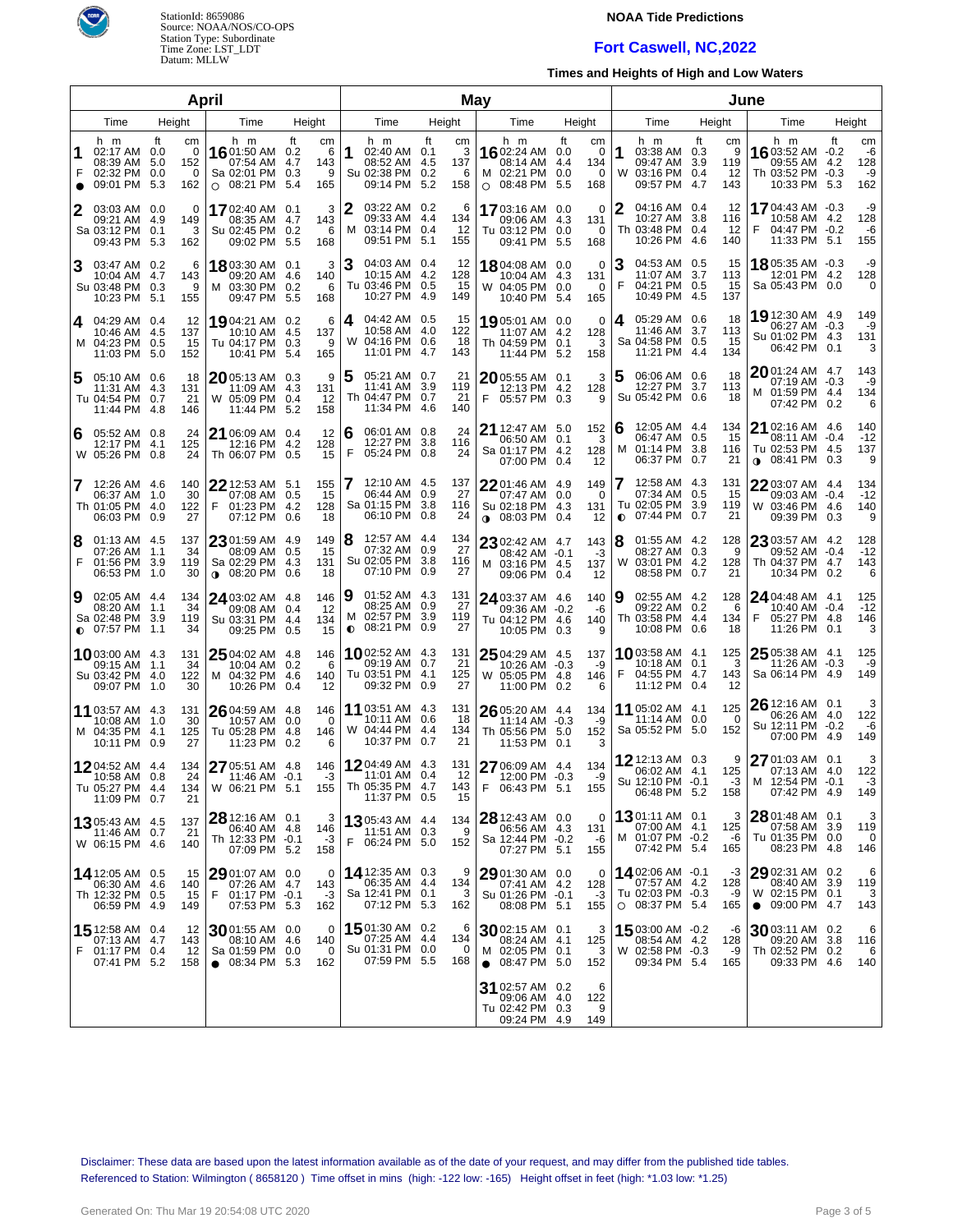

# **NOAA Tide Predictions**

# **Fort Caswell, NC,2022**

**Times and Heights of High and Low Waters**

| July   |                                                                            |                   |                            |                                                                                  |            |                                 |                | <b>August</b>                                                         |     |                             |                                                     |                                          |                          |                        |                | <b>September</b>                                                                |        |                             |                                                                                |           |                              |
|--------|----------------------------------------------------------------------------|-------------------|----------------------------|----------------------------------------------------------------------------------|------------|---------------------------------|----------------|-----------------------------------------------------------------------|-----|-----------------------------|-----------------------------------------------------|------------------------------------------|--------------------------|------------------------|----------------|---------------------------------------------------------------------------------|--------|-----------------------------|--------------------------------------------------------------------------------|-----------|------------------------------|
|        | Time                                                                       | Height            |                            | Time                                                                             | Height     |                                 |                | Time                                                                  |     | Height                      |                                                     | Time                                     |                          | Height                 |                | Time                                                                            | Height |                             | Time                                                                           |           | Height                       |
| 1<br>F | h m<br>03:49 AM 0.3<br>09:58 AM<br>03:27 PM 0.3<br>09:58 PM                | ft<br>3.7<br>-4.5 | cm<br>9<br>113<br>9<br>137 | h m<br><b>16</b> 04:21 AM $-0.4$<br>10:41 AM<br>Sa 04:31 PM -0.3<br>11:12 PM 5.0 | ft<br>-4.3 | cm<br>$-12$<br>131<br>-9<br>152 | 11             | h m<br>04:27 AM 0.3<br>10:21 AM 4.1<br>M 04:26 PM 0.4<br>10:22 PM 4.6 | ft  | cm<br>9<br>125<br>12<br>140 | h m<br><b>16</b> 05:24 AM $-0.2$<br>Tu 05:53 PM 0.3 | 12:06 PM                                 | ft<br>4.7                | cm<br>-6<br>143<br>9   | 1              | h m<br>05:06 AM 0.3<br>11:15 AM 4.8<br>Th 05:54 PM 0.8<br>11:31 PM 4.4          | ft     | cm<br>9<br>146<br>24<br>134 | h m<br><b>16</b> 12:36 AM<br>06:10 AM 0.6<br>01:08 PM 4.7<br>F<br>07:06 PM 1.0 | ft<br>4.3 | cm<br>131<br>18<br>143<br>30 |
| 2      | 04:25 AM 0.4<br>10:32 AM<br>Sa 04:02 PM 0.3<br>10:17 PM 4.5                | 3.7               | 12<br>113<br>9<br>137      | 1705:10 AM -0.4<br>11:41 AM 4.4<br>Su 05:24 PM -0.1                              |            | $-12$<br>134<br>$-3$            | 2              | 04:59 AM 0.3<br>10:55 AM 4.2<br>Tu 05:09 PM 0.5<br>11:04 PM 4.5       |     | 9<br>128<br>15<br>137       | 17 12:22 AM 4.6<br>W 12:57 PM 4.7                   | 06:09 AM<br>06:46 PM                     | 0.0<br>0.6               | 140<br>0<br>143<br>18  | 2<br>F         | 05:50 AM 0.4<br>12:14 PM 4.8<br>06:56 PM 1.0                                    |        | 12<br>146<br>30             | 1701:27 AM 4.1<br>06:55 AM 0.7<br>Sa 01:59 PM 4.6<br>o} 08:00 PM 1.1           |           | 125<br>21<br>140<br>34       |
| 3      | 04:58 AM 0.4<br>11:01 AM 3.7<br>Su 04:39 PM 0.4<br>10:48 PM 4.5            |                   | 12<br>113<br>-12<br>137    | <b>18</b> 12:04 AM 4.8<br>05:58 AM -0.4<br>M 12:38 PM 4.4<br>06:19 PM 0.1        |            | 146<br>$-12$<br>134<br>3        | 3              | 05:33 AM 0.2<br>11:42 AM 4.3<br>W 06:01 PM 0.6<br>11:53 PM 4.4        |     | 6<br>131<br>18<br>134       | <b>18</b> 01:11 AM 4.4<br>Th 01:48 PM 4.6           | 06:55 AM<br>07:41 PM                     | 0.1<br>0.7               | 134<br>3<br>140<br>21  | 3<br>$\bullet$ | 12:32 AM 4.3<br>06:46 AM 0.4<br>Sa 01:25 PM 4.8<br>08:05 PM 1.0                 |        | 131<br>-12<br>146<br>30     | 18 02:19 AM 4.0<br>07:46 AM 0.8<br>Su 02:51 PM 4.5<br>08:54 PM 1.1             |           | 122<br>24<br>137<br>34       |
| 4      | 05:32 AM 0.3<br>11:34 AM 3.8<br>M 05:22 PM 0.4<br>11:31 PM 4.4             |                   | 9<br>116<br>-12<br>134     | 19 12:55 AM 4.6<br>06:46 AM<br>Tu 01:31 PM 4.5<br>07:16 PM 0.3                   | $-0.3$     | 140<br>-9<br>137<br>9           | 4              | 06:14 AM 0.2<br>12:38 PM 4.5<br>Th 07:04 PM 0.8                       |     | 6<br>137<br>24              | <b>19</b> 02:01 AM 4.2<br>F<br><b>⊕</b> 08:36 PM    | 07:43 AM<br>02:38 PM 4.6                 | 0.3<br>0.8               | 128<br>-9<br>140<br>24 | 4              | 01:42 AM 4.1<br>07:57 AM 0.5<br>Su 02:43 PM 4.8<br>09:13 PM 1.0                 |        | 125<br>15<br>146<br>30      | 19 03:12 AM 4.0<br>08:42 AM 0.8<br>M 03:44 PM 4.5<br>09:47 PM 1.0              |           | 122<br>24<br>137<br>30       |
| 5      | 06:07 AM 0.2<br>12:20 PM<br>Tu 06:14 PM 0.5                                | 3.9               | 6<br>119<br>15             | $2001:45$ AM 4.4<br>07:35 AM -0.3<br>W 02:23 PM 4.5<br>08:13 PM 0.4<br>$\bullet$ |            | 134<br>-9<br>137<br>12          | F<br>$\bullet$ | 12:50 AM 4.3<br>07:05 AM 0.2<br>01:42 PM 4.6<br>08:16 PM              | 0.8 | 131<br>6<br>140<br>24       | $20$ 02:52 AM<br>Sa 03:29 PM 4.6                    | 08:33 AM<br>09:31 PM                     | 4.1<br>0.3<br>0.8        | 125<br>9<br>140<br>24  | 5<br>м         | 02:59 AM 4.1<br>09:12 AM 0.4<br>03:57 PM 4.9<br>10:17 PM 0.8                    |        | 125<br>-12<br>149<br>24     | $2004:05$ AM $4.0$<br>09:38 AM 0.7<br>Tu 04:37 PM 4.6<br>10:37 PM 0.9          |           | 122<br>21<br>140<br>27       |
| 6      | 12:21 AM 4.3<br>06:49 AM<br>W 01:15 PM 4.1<br>07:19 PM                     | - 0.2<br>0.6      | 131<br>6<br>125<br>18      | 21 02:34 AM 4.2<br>08:25 AM -0.2<br>Th 03:14 PM 4.6<br>09:10 PM 0.4              |            | 128<br>-6<br>140<br>12          | 6              | 01:53 AM 4.1<br>08:09 AM 0.2<br>Sa 02:53 PM 4.7<br>09:27 PM 0.8       |     | 125<br>6<br>143<br>24       | 21 03:44 AM<br>Su 04:21 PM                          | 09:25 AM<br>10:23 PM                     | 4.0<br>0.4<br>4.6<br>0.7 | 122<br>12<br>140<br>21 | 6              | 04:13 AM 4.2<br>10:20 AM 0.3<br>Tu 05:04 PM 5.1<br>11:16 PM 0.5                 |        | 128<br>9<br>155<br>15       | 21 04:58 AM 4.1<br>10:32 AM 0.6<br>W 05:27 PM 4.7<br>11:24 PM 0.8              |           | 125<br>18<br>143<br>24       |
| 7      | 01:17 AM 4.2<br>07:40 AM<br>Th 02:15 PM 4.3<br>$\bullet$ 08:33 PM          | 0.1<br>0.7        | 128<br>3<br>131<br>21      | 22 03:25 AM 4.1<br>09:15 AM -0.1<br>F<br>04:05 PM 4.6<br>10:04 PM                | 0.4        | 125<br>-3<br>140<br>12          |                | 03:03 AM 4.0<br>09:21 AM 0.1<br>Su 04:05 PM 4.8<br>10:33 PM           | 0.7 | 122<br>3<br>146<br>21       | 2204:37 AM<br>M 05:13 PM 4.6                        | 10:16 AM<br>11:13 PM                     | 4.0<br>0.4<br>0.6        | 122<br>12<br>140<br>18 | 7              | 05:20 AM 4.3<br>11:23 AM 0.1<br>W 06:06 PM 5.2                                  |        | 131<br>3<br>158             | 22 05:48 AM 4.3<br>11:23 AM 0.5<br>Th 06:13 PM 4.8                             |           | 131<br>15<br>146             |
| 8<br>F | 02:17 AM 4.1<br>08:39 AM 0.0<br>03:18 PM 4.5<br>09:45 PM                   | 0.6               | 125<br>0<br>137<br>18      | 23 04:16 AM 4.0<br>10:03 AM -0.1<br>Sa 04:55 PM 4.6<br>10:56 PM                  | 0.4        | 122<br>-3<br>140<br>12          | 8              | 04:17 AM 4.0<br>10:30 AM 0.0<br>M 05:14 PM 5.0<br>11:35 PM 0.5        |     | 122<br>0<br>152<br>15       | 23 05:29 AM 4.0<br>Tu 06:02 PM                      | 11:06 AM                                 | 0.3<br>4.7               | 122<br>9<br>143        |                | 12:12 AM 0.3<br>06:22 AM 4.6<br>Th 12:22 PM -0.1<br>07:01 PM 5.3                |        | 140<br>-3<br>162            | 23 12:09 AM 0.6<br>06:35 AM 4.4<br>F<br>12:12 PM 0.4<br>06:55 PM 4.8           |           | 18<br>134<br>12<br>146       |
| 9      | 03:23 AM 4.0<br>09:42 AM 0.0<br>Sa 04:24 PM 4.8<br>10:51 PM                | 0.5               | 122<br>0<br>146<br>15      | 24 05:07 AM 3.9<br>10:51 AM 0.0<br>Su 05:44 PM 4.7<br>11:46 PM 0.3               |            | 119<br>0<br>143<br>9            | 9              | 05:27 AM 4.1<br>11:35 AM -0.1<br>Tu 06:19 PM 5.2                      |     | 125<br>-3<br>158            | 24 12:01 AM 0.6<br>W 11:54 AM 0.3                   | 06:18 AM 4.1<br>06:48 PM                 | 4.8                      | 18<br>125<br>9<br>146  | 9<br>F         | $01:04$ AM $0.0$<br>07:19 AM 4.8<br>$01:18$ PM $-0.2$<br>07:52 PM 5.4           |        | 0<br>146<br>-6<br>165       | 24 12:52 AM 0.5<br>07:17 AM 4.6<br>Sa 12:59 PM 0.4<br>07:33 PM 4.9             |           | 15<br>140<br>12<br>149       |
|        | 1004:32 AM 4.0<br>10:46 AM -0.1<br>Su 05:29 PM 5.0<br>11:53 PM 0.3         |                   | 122<br>-3<br>152           | 25 05:58 AM 3.9<br>11:38 AM 0.0<br>M 06:32 PM 4.7                                |            | 119<br>0<br>143                 |                | 10 12:32 AM 0.2<br>06:32 AM 4.2<br>W 12:36 PM -0.2<br>07:17 PM 5.3    |     | 6<br>128<br>-6<br>162       | $2512:46$ AM 0.5<br>Th 12:40 PM 0.3                 | 07:05 AM 4.2<br>07:30 PM                 | 4.8                      | 15<br>128<br>9<br>146  |                | <b>10</b> 01:53 AM -0.1<br>08:12 AM 5.0<br>Sa 02:11 PM -0.2<br>$O$ 08:39 PM 5.3 |        | -3<br>152<br>-6<br>162      | $2501:33$ AM 0.5<br>07:55 AM 4.7<br>Su 01:46 PM 0.4<br>08:05 PM<br>$\bullet$   | 4.9       | 15<br>143<br>12<br>149       |
|        | 11 05:40 AM 4.0<br>11:49 AM -0.2<br>M 06:31 PM                             | -5.2              | 122<br>-6<br>158           | 26 12:34 AM 0.3<br>06:46 AM 4.0<br>Tu 12:24 PM 0.0<br>07:17 PM                   | -4.8       | 9<br>122<br>0<br>146            |                | 11 01:27 AM 0.0<br>07:31 AM 4.4<br>Th 01:33 PM -0.3<br>08:12 PM 5.4   |     | 0<br>134<br>-9<br>165       | $2601:29$ AM 0.5<br>F                               | 07:47 AM 4.3<br>01:25 PM 0.3<br>08:07 PM | 4.9                      | 15<br>131<br>9<br>149  |                | 11 02:40 AM -0.2<br>09:02 AM 5.1<br>Su 03:01 PM -0.1<br>09:25 PM 5.2            |        | -6<br>155<br>-3<br>158      | $2602:11$ AM 0.4<br>08:28 AM 4.9<br>M 02:31 PM 0.4<br>08:34 PM 4.9             |           | 12<br>149<br>12<br>149       |
|        | 12 12:52 AM 0.1<br>06:43 AM 4.1<br>Tu 12:49 PM -0.3<br>07:30 PM 5.3        |                   | 3<br>125<br>-9<br>162      | 27 01:19 AM 0.3<br>07:32 AM 4.0<br>W 01:08 PM 0.1<br>07:58 PM 4.8                |            | 9<br>122<br>3<br>146            | F              | 1202:19 AM -0.2<br>08:28 AM 4.6<br>02:28 PM -0.4<br>$O$ 09:03 PM 5.4  |     | -6<br>140<br>$-12$  <br>165 | 27 02:09 AM 0.4<br>Sa 02:08 PM 0.3<br>$\bullet$     | 08:26 AM 4.3<br>08:38 PM                 | -4.8                     | 12<br>131<br>9<br>146  |                | 1203:24 AM -0.2<br>09:51 AM 5.1<br>M 03:50 PM 0.1<br>10:11 PM 5.0               |        | -6<br>155<br>3<br>152       | 27 02:49 AM 0.4<br>08:57 AM<br>Tu 03:17 PM 0.4<br>09:03 PM 4.8                 | 5.0       | 12<br>152<br>12<br>146       |
|        | $1301:48$ AM $-0.1$<br>07:43 AM 4.2<br>W 01:48 PM -0.4<br>$O$ 08:27 PM 5.4 |                   | -3<br>128<br>$-12$<br>165  | 28 02:02 AM 0.3<br>08:15 AM 4.0<br>Th 01:50 PM 0.1<br>08:36 PM 4.7<br>$\bullet$  |            | 9<br>122<br>3<br>143            |                | 1303:08 AM -0.3<br>09:24 AM 4.7<br>Sa 03:21 PM -0.3<br>09:54 PM 5.2   |     | -9<br>143<br>-9<br>158      | 28 02:46 AM 0.4<br>Su 02:50 PM 0.3                  | 08:59 AM<br>09:03 PM 4.8                 | 4.4                      | 12<br>134<br>9<br>146  |                | 1304:06 AM 0.0<br>10:40 AM 5.0<br>Tu 04:38 PM 0.3<br>10:58 PM 4.7               |        | 0<br>152<br>9<br>143        | 28 03:26 AM 0.4<br>09:28 AM 5.1<br>W 04:03 PM 0.6<br>09:39 PM 4.7              |           | 12<br>155<br>18<br>143       |
|        | 1402:41 AM -0.2<br>08:42 AM 4.2<br>Th 02:44 PM -0.4<br>09:22 PM 5.3        |                   | -6<br>128<br>$-12$<br>162  | $2902:42$ AM $0.3$<br>08:54 AM 4.0<br>F<br>02:30 PM 0.2<br>09:08 PM 4.7          |            | 9<br>122<br>6<br>143            |                | 1403:54 AM -0.3<br>10:18 AM 4.7<br>Su 04:12 PM -0.1<br>10:43 PM 5.0   |     | -9<br>143<br>-3<br>152      | <b>29</b> 03:22 AM 0.4<br>M 03:31 PM 0.4            | 09:25 AM 4.5<br>09:26 PM 4.8             |                          | 12<br>137<br>12<br>146 |                | 14 04:47 AM 0.1<br>11:29 AM 4.9<br>W 05:25 PM 0.6<br>11:46 PM 4.5               |        | З<br>149<br>18<br>137       | 29 04:04 AM 0.4<br>10:08 AM 5.1<br>Th 04:53 PM 0.7<br>10:24 PM 4.5             |           | 12<br>155<br>21<br>137       |
| F      | 1503:32 AM -0.4<br>09:41 AM 4.3<br>03:38 PM -0.4<br>10:17 PM 5.2           |                   | -12<br>131<br>$-12$<br>158 | $30$ 03:19 AM 0.3<br>09:29 AM 4.0<br>Sa 03:08 PM 0.2<br>09:31 PM 4.6             |            | 9<br>122<br>6<br>140            |                | 1504:40 AM -0.3<br>11:13 AM 4.7<br>M 05:02 PM 0.1<br>11:32 PM 4.8     |     | -9<br>143<br>3<br>146       | 3003:55 AM 0.4<br>Tu 04:14 PM                       | 09:50 AM<br>09:58 PM 4.7                 | 4.6<br>0.5               | 12<br>140<br>15<br>143 |                | 15 05:28 AM 0.4<br>12:18 PM 4.8<br>Th 06:14 PM 0.8                              |        | 12<br>146<br>24             | 3004:47 AM 0.4<br>10:59 AM 5.1<br>F.<br>05:47 PM 0.9<br>11:19 PM 4.4           |           | 12<br>155<br>27<br>134       |
|        |                                                                            |                   |                            | 31 03:54 AM 0.3<br>09:57 AM 4.0<br>Su 03:46 PM 0.3<br>09:51 PM 4.6               |            | 9<br>122<br>9<br>140            |                |                                                                       |     |                             | 31 04:29 AM 0.3<br>W 05:01 PM 0.6                   | 10:27 AM 4.7<br>10:41 PM 4.6             |                          | 9<br>143<br>18<br>140  |                |                                                                                 |        |                             |                                                                                |           |                              |